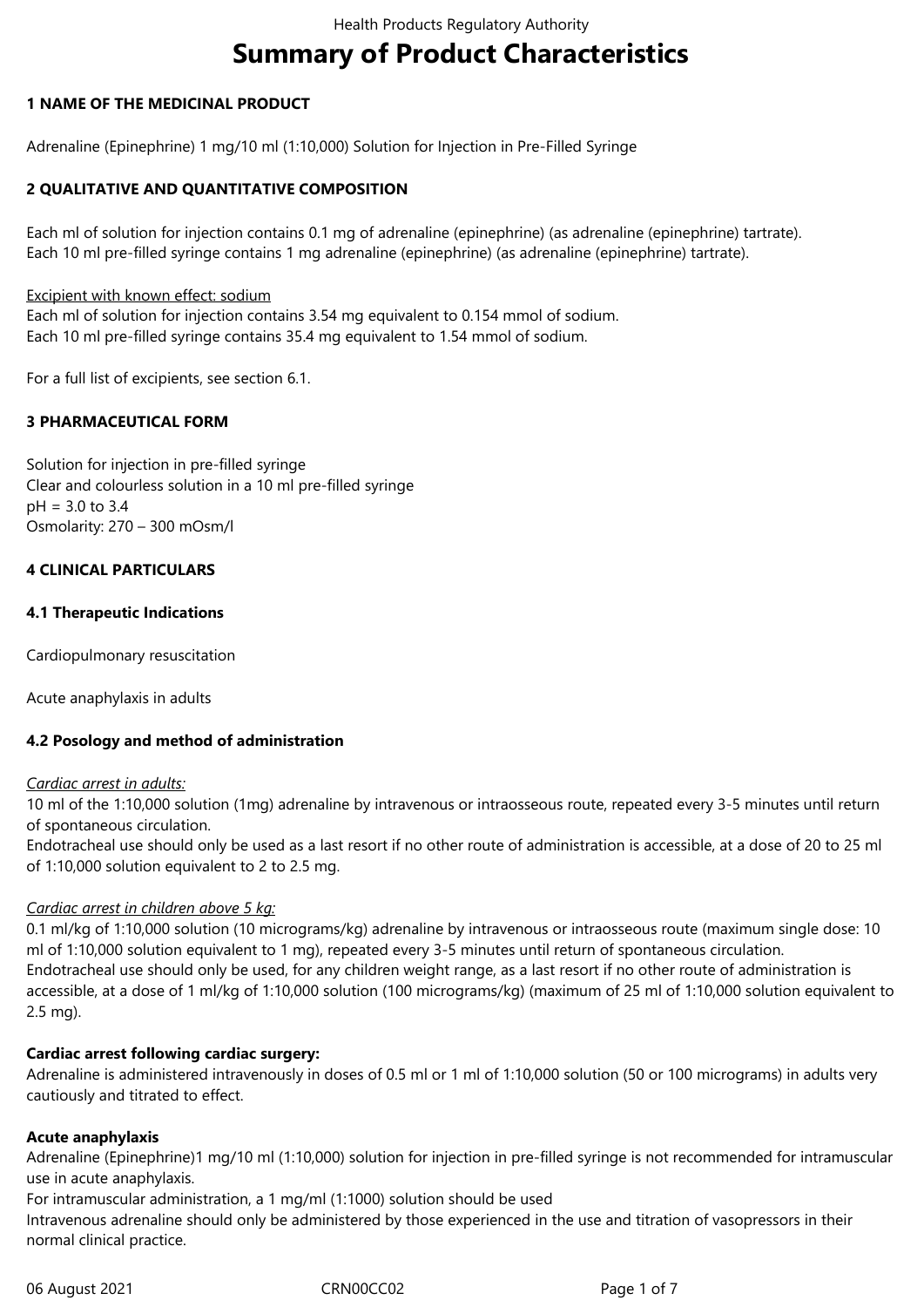## *Adults:*

# *IV bolus injection:*

Titrate IV adrenaline using 0.5 ml of 1:10,000 solution (0.05 mg) boluses according to response.

## *Paediatric Population:*

This medicinal product is not suitable for delivering a dose of less than 0.5 ml and should therefore not be used in neonates and infants for which the body weight is less than 5 kg.

## **4.3 Contraindications**

Patients with known hypersensitivity to an excipient, where an alternative presentation of adrenaline or alternative vasopressor is available.

## **4.4 Special warnings and precautions for use**

Adrenaline (Epinephrine) 1 mg/10 ml (1:10,000), solution for injection in pre-filled syringe is indicated for emergency treatment. Medical supervision is necessary after administration.

For intramuscular administration, a 1 mg/ml (1:1000) solution should be used.

In the treatment of anaphylaxis and in other patients with a spontaneous circulation, intravenous adrenaline can cause life-threatening hypertension, tachycardia, arrhythmias and myocardial ischaemia.

Intravenous adrenaline should only be used by those experienced in the use and titration of vasopressors in their normal clinical practice. Patients who are given IV adrenaline require continuous monitoring of ECG, pulse oximetry and frequent blood pressure measurements as a minimum.

The risk of toxicity is increased if the following conditions are pre-existing:

- Hyperthyroidism
- Hypertension
- Structural cardiac disease, cardiac arrhythmias, severe obstructive cardiomyopathy,
- Coronary insufficiency
- Phaeochromocytoma,
- Hypokalaemia
- Hypercalcaemia
- Severe renal impairment
- Cerebrovascular disease, organic brain damage or arteriosclerosis
- Patients taking Monoamine oxidase (MAO) inhibitors (see section 4.5)
- Patients taking concomitant medication which results in additive effects, or sensitizes the myocardium to the actions of sympathomimetic agents (see section 4.5)

Prolonged use of adrenaline can result in severe metabolic acidosis because of elevated blood concentrations of lactic acid.

Adrenaline may increase intra-ocular pressure in patients with narrow angle glaucoma.

Adrenaline should be used with caution in patients with prostatic hyperplasia with urinary retention.

Adrenaline may cause or exacerbate hyperglycaemia, blood glucose should be monitored, particularly in diabetic patients.

Adrenaline should be used with caution in elderly patients.

Adrenaline should not be used during the second stage of labour (see Section 4.6).

This medicinal product contains 35.4 mg sodium per pre-filled syringe, equivalent to 1.77% of the WHO recommended maximum daily intake of 2 g sodium for an adult.

## **4.5 Interaction with other medicinal products and other forms of interactions**

06 August 2021 **CRN00CC02** CRN00CC02 Page 2 of 7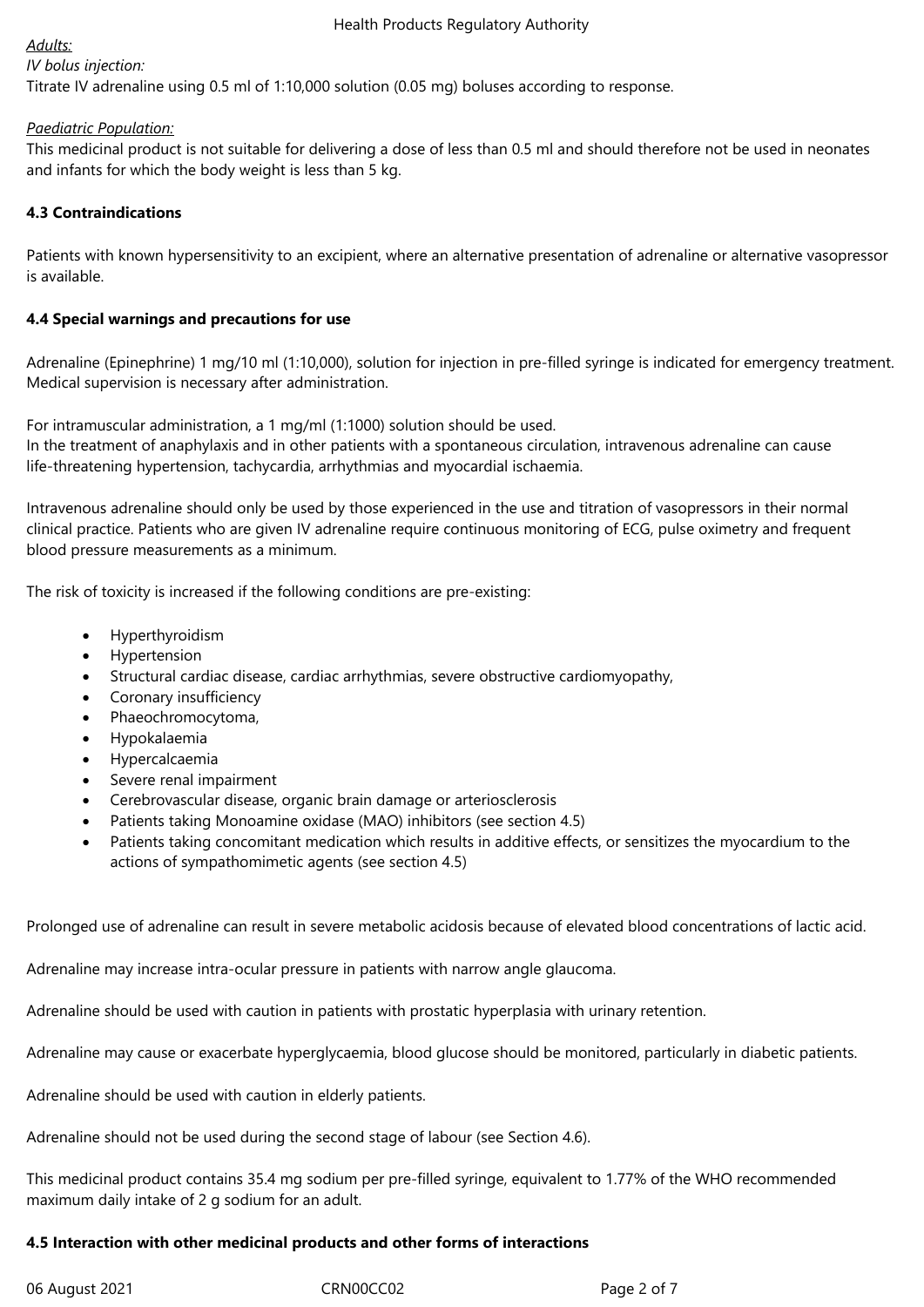Health Products Regulatory Authority

**Volatile halogen anaesthetics**: severe ventricular arrhythmia (increase in cardiac excitability).

**Imipramine antidepressants**: paroxysmal hypertension with the possibility of arrhythmia (inhibition of the entry of sympathomimetics into sympathetic fibres).

**Serotoninergic-adrenergic antidepressants**: paroxysmal hypertension with the possibility of arrhythmia (inhibition of the entry of sympathomimetics into sympathetic fibres).

**Sympathomimetic agents:** concomitant administration of other sympathomimetic agents may increase toxicity due to possible additive effects.

**Non-selective MAO inhibitors**: increased pressor action of adrenaline, usually moderate.

**Selective MAO-A inhibitors, Linezolid** (by extrapolation from non-selective MAO inhibitors): Risk of aggravation of pressor action.

**Alpha-adrenergic blocking agents:** Alpha-blockers antagonise the vasoconstriction and hypertension effects of adrenaline, increasing the risk of hypotension and tachycardia.

**Beta-adrenergic blocking agents:** Severe hypertension and reflex bradycardia may occur with non-cardioselective beta-blocking agents. Beta-blockers, especially non-cardioselective agents, also antagonise the cardiac and bronchodilator effects of adrenaline.

**Insulin or oral hypoglycaemic agents:** Adrenaline-induced hyperglycaemia may lead to loss of blood-sugar control in diabetic patients treated with insulin or oral hypoglycaemic agents.

## **4.6 Fertility, pregnancy and lactation**

## Pregnancy:

Teratogenic effect has been demonstrated in animal experiments.

Adrenaline should only be used during pregnancy if the potential benefits outweigh the possible risks to the foetus. If used during pregnancy, adrenaline may cause anoxia to the foetus.

Adrenaline usually inhibits spontaneous or oxytocin induced contractions of the uterus and may delay the second stage of labour. In dosage sufficient to reduce uterine contractions, adrenaline may cause a prolonged period of uterine atony with haemorrhage. For this reason parenteral adrenaline should not be used during the second stage of labour.

## Lactation:

Adrenaline is distributed into breast milk. Breast-feeding should be avoided by mothers receiving adrenaline.

## **Fertility**

No information available concerning impact of adrenaline on fertility.

## **4.7 Effects on ability to drive and use machines**

Not applicable in normal conditions of use.

## **4.8 Undesirable effects**

*Metabolism and nutrition disorders:* Frequency not known: hyperglycaemia, hypokalaemia, metabolic acidosis.

*Psychiatric disorders*: Frequency not known: anxiety, nervousness, fear, hallucinations.

*Nervous system disorders:* Frequency not known: headache, tremors, dizziness, syncope.

*Eye disorders:* Frequency not known: mydriasis.

## *Cardiac disorders:*

Frequency not known: palpitations, tachycardia. Takotsubo cardiomyopathy (stress cardiomyopathy) may occur. In high dosage or for patients sensitive to adrenaline: cardiac dysrhythmia (sinus tachycardia, ventricular fibrillation/cardiac arrest), acute angina attacks, and risk of acute myocardial infarction.

*Vascular disorders*:

06 August 2021 CRN00CC02 Page 3 of 7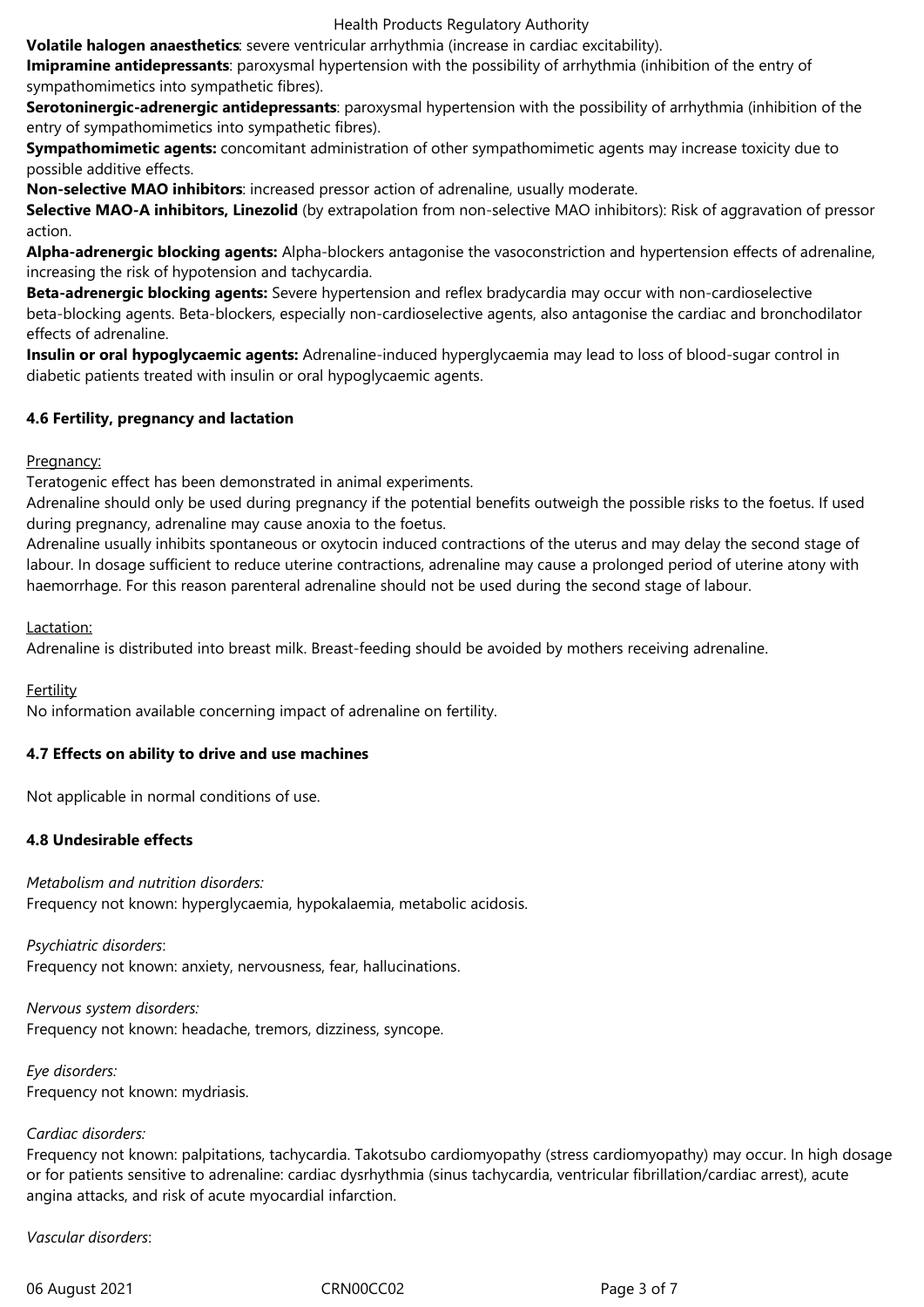#### Health Products Regulatory Authority

Frequency not known: pallor, coldness of the extremities. In high dosage or for patients sensitive to adrenaline: hypertension (with risk of cerebral haemorrhage), vasoconstriction (for example cutaneous, in the extremities or kidneys).

*Respiratory, thoracic and mediastinal disorders:*  Frequency not known: dyspnoea.

*Gastrointestinal disorders:* Frequency not known: nausea, vomiting.

*General disorders and administration site conditions:*  Frequency not known: sweating, weakness Repeated local injections may produce necrosis at sites of injection as a result of vascular constriction.

#### Reporting of suspected adverse reactions

Reporting suspected adverse reactions after authorisation of the medicinal product is important. It allows continued monitoring of the benefit/risk balance of the medicinal product. Healthcare professionals are asked to report any suspected adverse reactions via HPRA Pharmacovigilance Website: www.hpra.ie.

## **4.9 Overdose**

Over dosage or inadvertent intravenous administration of adrenaline may produce severe hypertension. Cerebral, cardiac or vascular accidents which could be potentially fatal may occur as a result (cerebral haemorrhage, dysrhythmias such as transient bradycardia followed by tachycardia that may result in arrhythmia, myocardial necrosis, acute pulmonary oedema, renal insufficiency).

The effects of adrenaline may be counteracted, depending on the condition of the patient, by administration of quick-acting vasodilators, of quick-acting alpha-adrenoreceptor blocking agents (e.g. phentolamine), or beta-adrenoreceptor blocking agents (e.g. propanolol). However, due to the short half-life of adrenaline, treatment with these medicines may not be necessary. In case of prolonged hypotensive reaction, administration of another vasopressive agent such as noradrenaline may be required.

#### **5 PHARMACOLOGICAL PROPERTIES**

#### **5.1 Pharmacodynamic properties**

*Pharmacotherapeutic group*: adrenergic and dopaminergic agents, adrenaline

#### ATC code: C01 CA 24

Adrenaline is a direct acting sympathomimetic agent, which exerts effects on both  $\alpha$  and  $\beta$  adrenoceptors. It has more pronounced effects on β than on α adrenoceptors, although α effects prevail at high doses.

The effects of adrenaline include increased rate and force of cardiac contraction, cutaneous vasoconstriction and broncho-dilatation. With higher doses, stimulation of peripheral α receptors results in an increase in peripheral resistance and in blood pressure.

#### **5.2 Pharmacokinetic properties**

Pharmacologically active concentrations of adrenaline are not achieved following oral administration as it is rapidly oxidised and conjugated in the gastrointestinal mucosa and the liver. Absorption from subcutaneous tissue is slow due to local vasoconstriction; effects are produced within 5 minutes. Absorption is more rapid after intramuscular injection than after subcutaneous injection.

Adrenaline is rapidly distributed into the heart, spleen, several glandular tissues and adrenergic nerves. It readily crosses the placenta and is approximately 50% bound to plasma proteins.

06 August 2021 **CRN00CC02** CRN00CC02 Page 4 of 7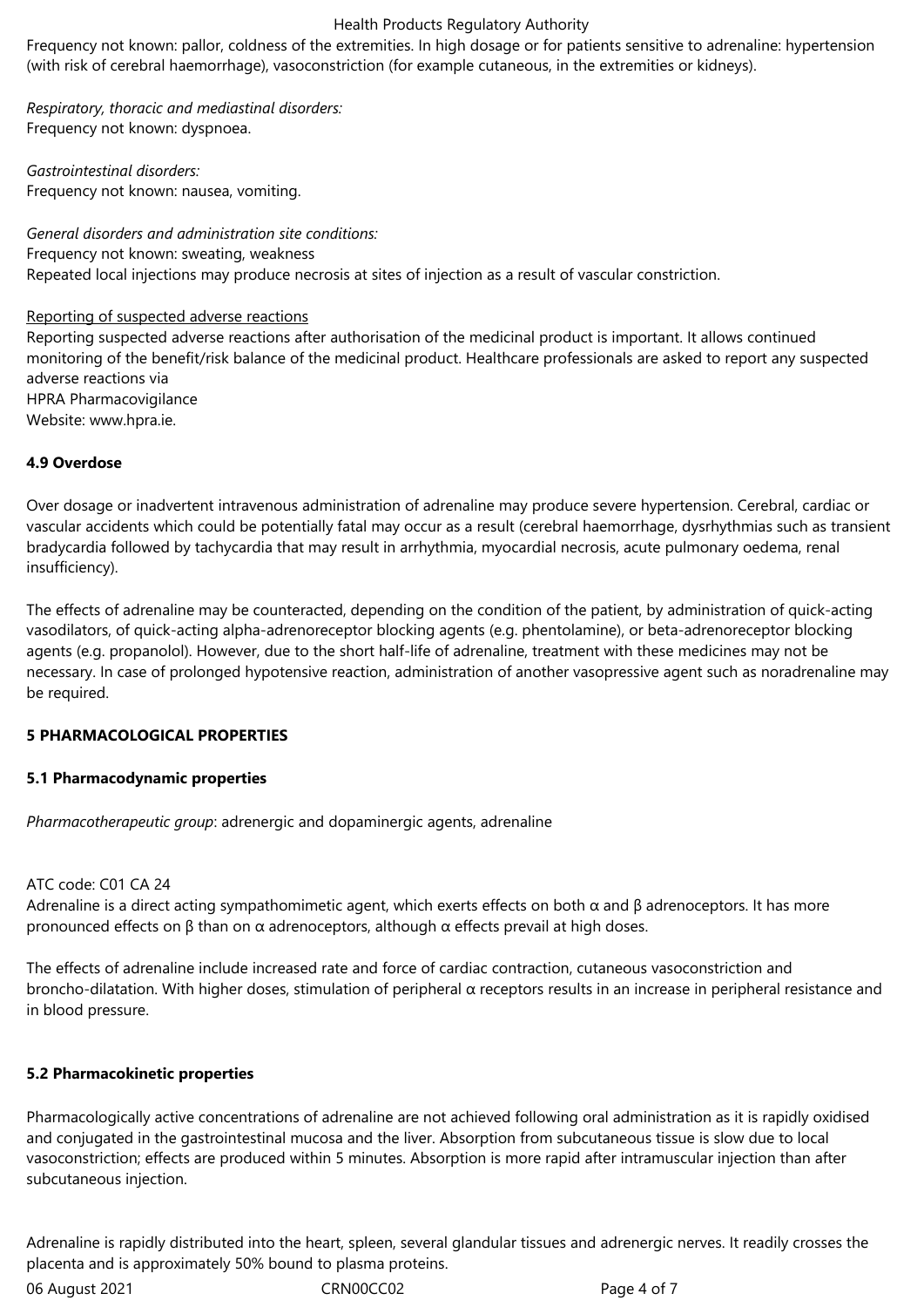#### Health Products Regulatory Authority

Adrenaline is rapidly inactivated in the body, mostly in the liver by the enzymes catechol-O-methyltransferase (COMT) and monoamine oxidase (MAO). Most of a dose of adrenaline is excreted as metabolites in urine.

After intravenous administration, the plasma half-life is about 2-3 minutes.

## **5.3 Preclinical safety data**

There are no pre-clinical data of relevance to the prescriber, which are additional to that already included in other sections of the SPC.

#### **6 PHARMACEUTICAL PARTICULARS**

#### **6.1 List of excipients**

Sodium chloride Hydrochloric acid (for pH adjustment) Sodium hydroxide (for pH adjustment) Water for injections

## **6.2 Incompatibilities**

In the absence of compatibility studies, this product must not be mixed with other medicinal products.

## **6.3 Shelf life**

Unopened: 2 years.

## **6.4 Special precautions for storage**

Do not store above 25°C. Do not freeze. Store in the aluminium pouch in order to protect from light and oxygen.

#### **6.5 Nature and contents of container**

10 ml solution in a polypropylene pre-filled syringe without a needle, individually packaged in a transparent blister and overwrapped in an aluminium pouch containing an oxygen absorbing sachet. Available in a box of 1 or 10. Not all pack sizes may be marketed.

## **6.6 Special precautions for disposal and other handling**

The aluminium pouch and syringe blister should only be opened immediately prior administration. After opening the pouch the product must be used immediately.

The external surface of the syringe and its content are sterile if the blister is unopened and undamaged.

## *Strictly respect the protocol below*

The pre-filled syringe is for single patient use only. Discard the syringe after use. Do not reuse.

The product should be inspected visually for particles and discolouration prior to administration. Only clear colourless solution free from particles or precipitates should be used.

The product should not be used if the pouch or the blister has been opened or if the tamper evident seal on the syringe (plastic film at the basis of the end cap) is broken.

1) Tear open the aluminium pouch by hand only using the indent(s)

Do not use sharp instruments to open the pouch.

2) Withdraw the pre-filled syringe from the sterile blister.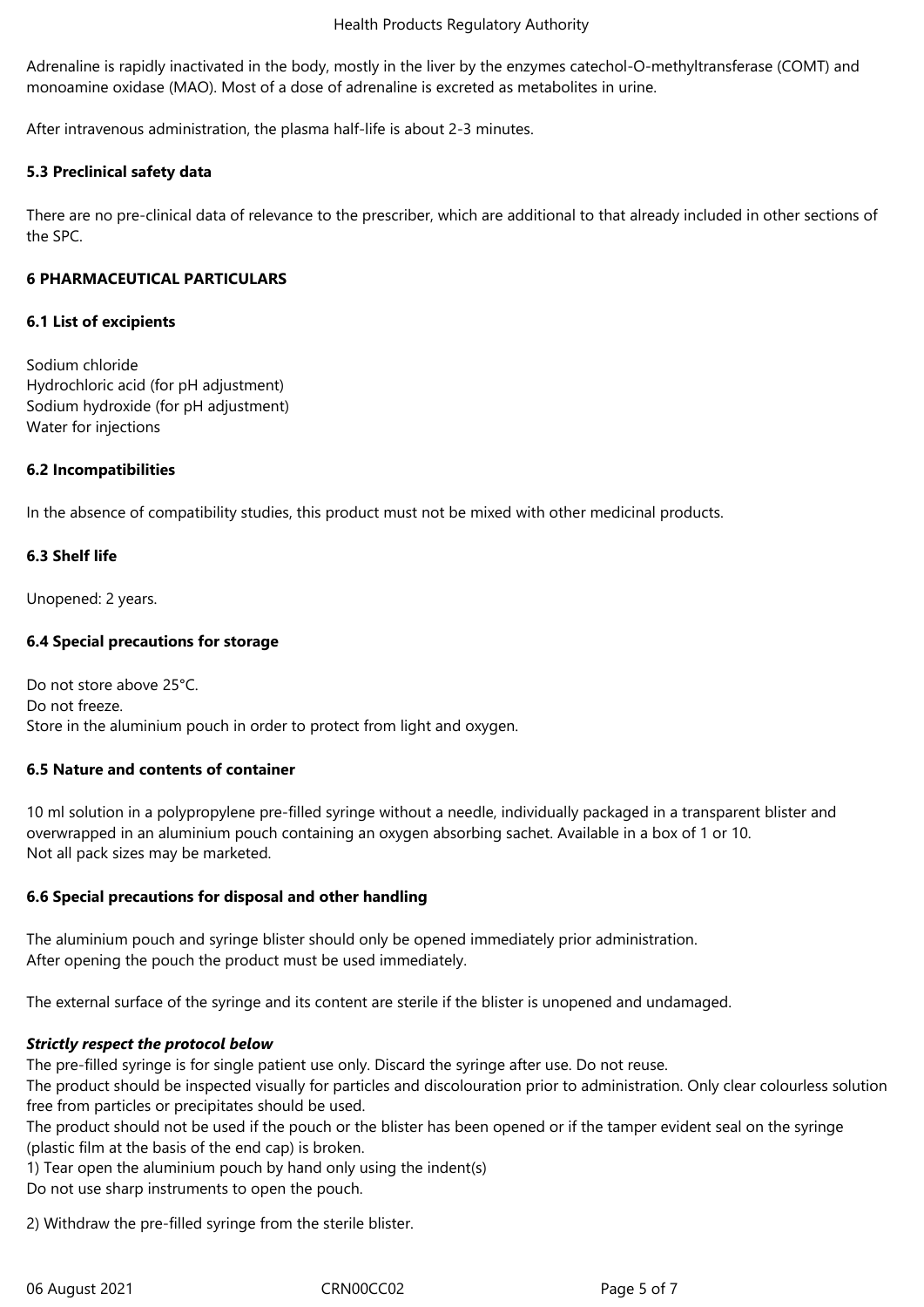

3) Push on the plunger to free the bung. The sterilisation process may have caused adhesion of the bung to the body of the syringe.

4) Twist off the end cap to break the seals.

Do not touch the exposed luer connection in order to avoid contamination.

5) Check the syringe seal tip has been completely removed. If not, replace the cap and twist again.

6) Expel the air by gently pushing the plunger.

7) Connect syringe to vascular access device or to needle.

Push the plunger to inject the required volume.

Any unused product or waste material should be disposed of in accordance with local requirements.

# **7 MARKETING AUTHORISATION HOLDER**

Laboratoire AGUETTANT 1 Rue Alexander Fleming 69007 LYON France

# **8 MARKETING AUTHORISATION NUMBER**

PA1968/002/001

# **9 DATE OF FIRST AUTHORISATION/RENEWAL OF THE AUTHORISATION**

Date of First Authorisation: 11<sup>th</sup> March 2016 Date of Last Renewal: 23rd November 2020

## **10 DATE OF REVISION OF THE TEXT**

06 August 2021 CRN00CC02 CRN00CC02